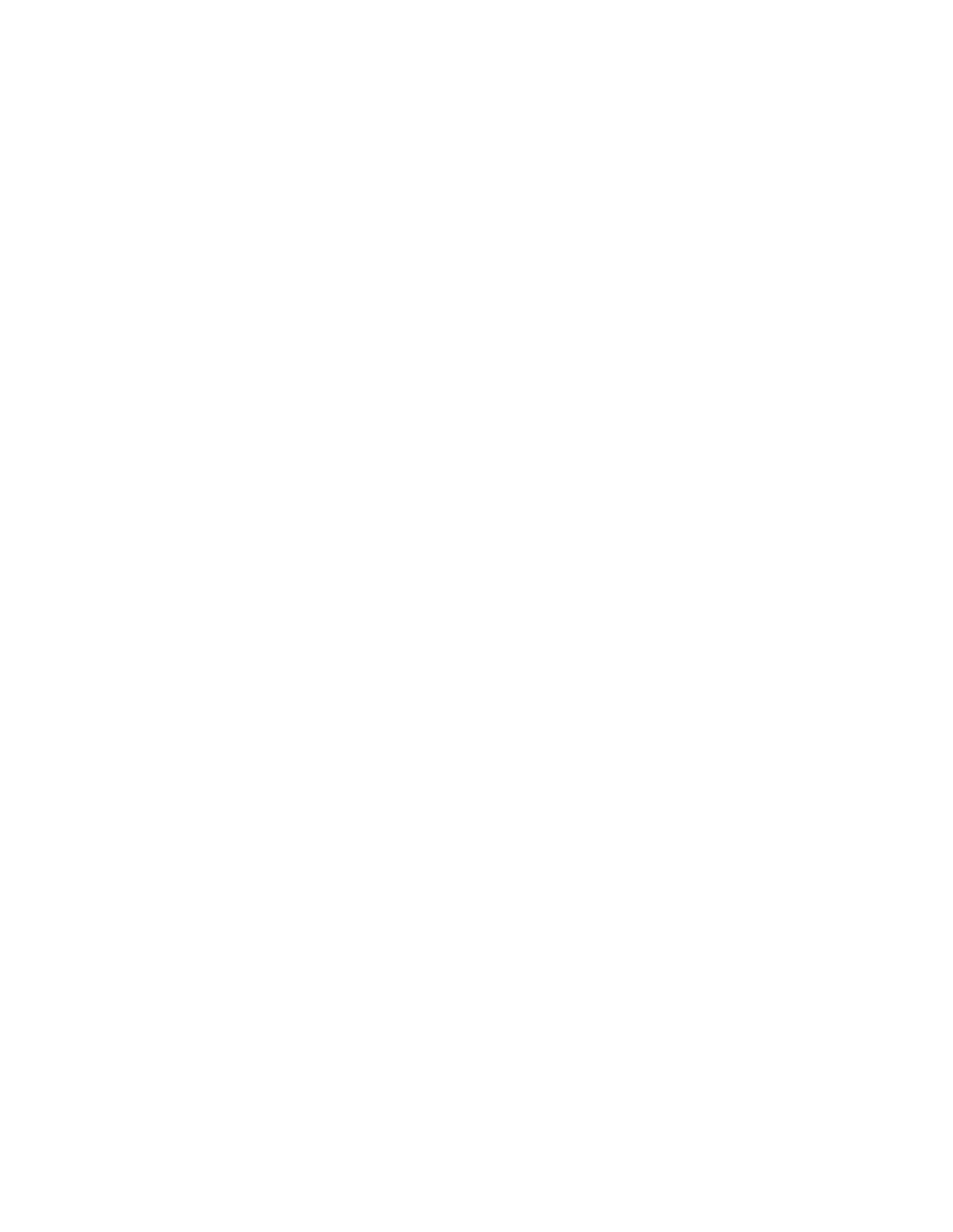## DR. GILL AND MR. BRINE VINDICATED

#### FROM THE CHARGE OF ERROR AND MISTAKE WITH RESPECT TO FAITH IN CHRIST.

**1stly.** I BELIEVE that God from all eternity elected some persons to everlasting life: and this number neither can be increased nor diminished.

**2ndly.** I believe that the Lord Jesus Christ redeemed the elect and no others; and consequently, that redemption and election are of equal extent.

**3rdly.** I believe that the Lord Jesus by His blood and righteousness, purchased faith, repentance, and universal holiness for the elect, and for no others.

**Note.** When I use the word purchase, I mean Christ has satisfied the justice of God in so perfect a manner, as to make it an act of justice in God to give His people faith, repentance, and life. When we speak of the purchase of faith and holiness, we do not mean that Christ purchased the love of God; and consequently we do not eclipse God's love, which gave us Christ, who is a greater gift than all worlds, and infinitely higher in worth than all the blessings of grace and glory.

**4thly.** I believe that the Holy Spirit of God regenerates none but the elect and redeemed: He determined from all eternity to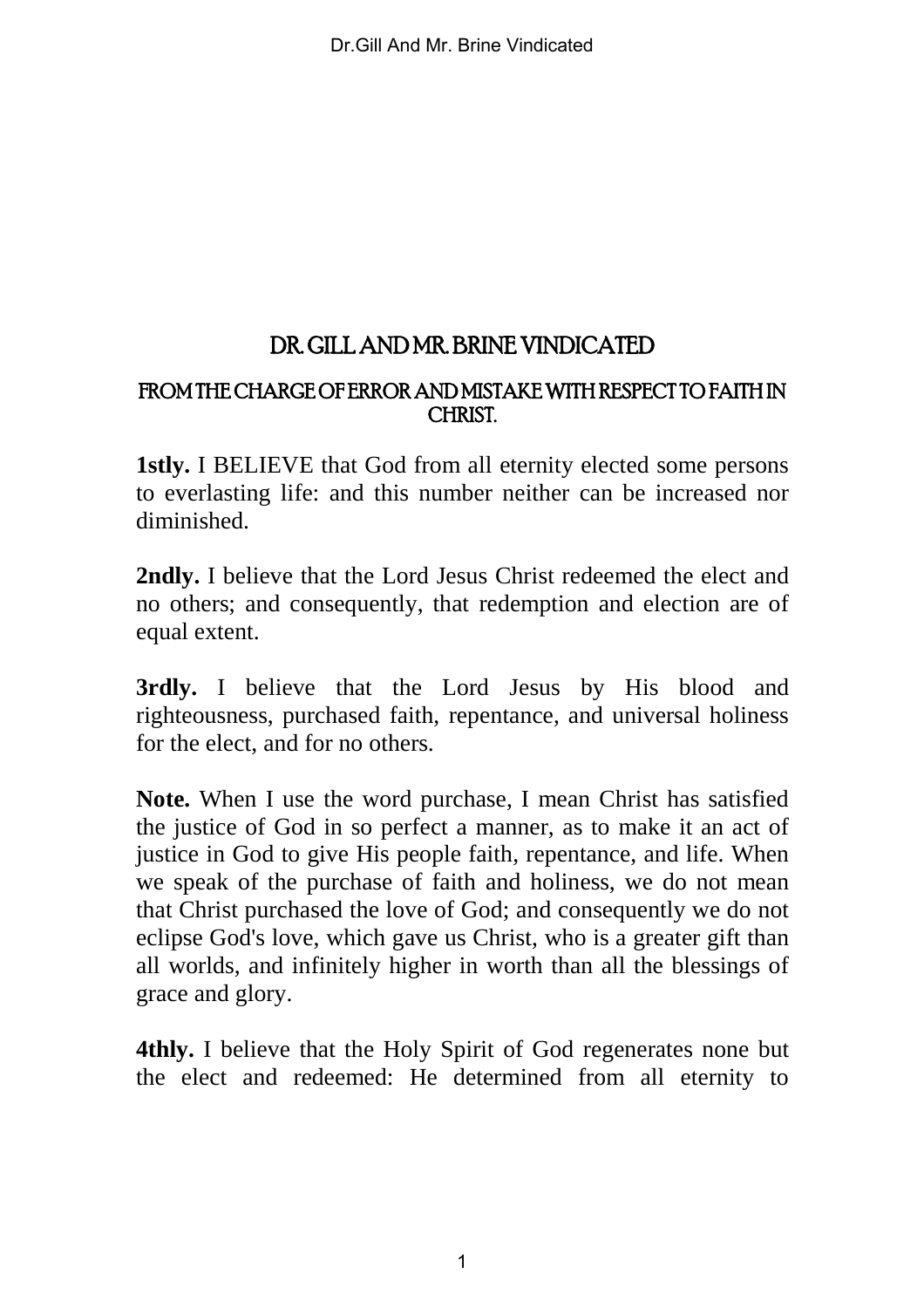regenerate no other; and all those who are elected and redeemed shall most certainly be regenerated and finally saved.

**5thly.** It is exceedingly erroneous to represent the regenerate and the unregenerate as in all respects upon a level with regard to their obligations to believe in the Lord Jesus Christ.

**6thly.** It is very injurious to the moral perfections of God to represent Him as requiring special spiritual faith of all unregenerate men wherever the Gospel comes, equally with the regenerate children of God.

**7thly.** There is a most astonishing difference between a regenerate and an unregenerate state; the one is a state of the highest and purest life, the other is a state of the vilest and most malignant death. The one is a state of noble holy habits, or spiritual dispositions to live to God; the other is a state of wicked inclinations to live like the devil. The one is a resemblance of the moral perfections of God; the other is a resemblance of the temper of Satan. The one is an inscription of the Divine Law; the other is a rooted enmity to that Law.

**8thly.** If God had never given us one line of Divine Revelation, all mankind would have been under an eternal obligation to love God. This is the case with the devils and lost spirits in Hell, and will be their case through all eternity.

**9thly.** The Covenant of Works and the Covenant of Grace must never be confounded nor blended together: they must be considered clearly and distinctly, in their different natures; and the different characters of the parties that are under them must be marked out with great accuracy and precision. To describe a regenerate man as in all respects, or in any respect, under the Covenant of Works, would be very injurious to the comfort and happiness of such persons, and exceedingly reproachful to the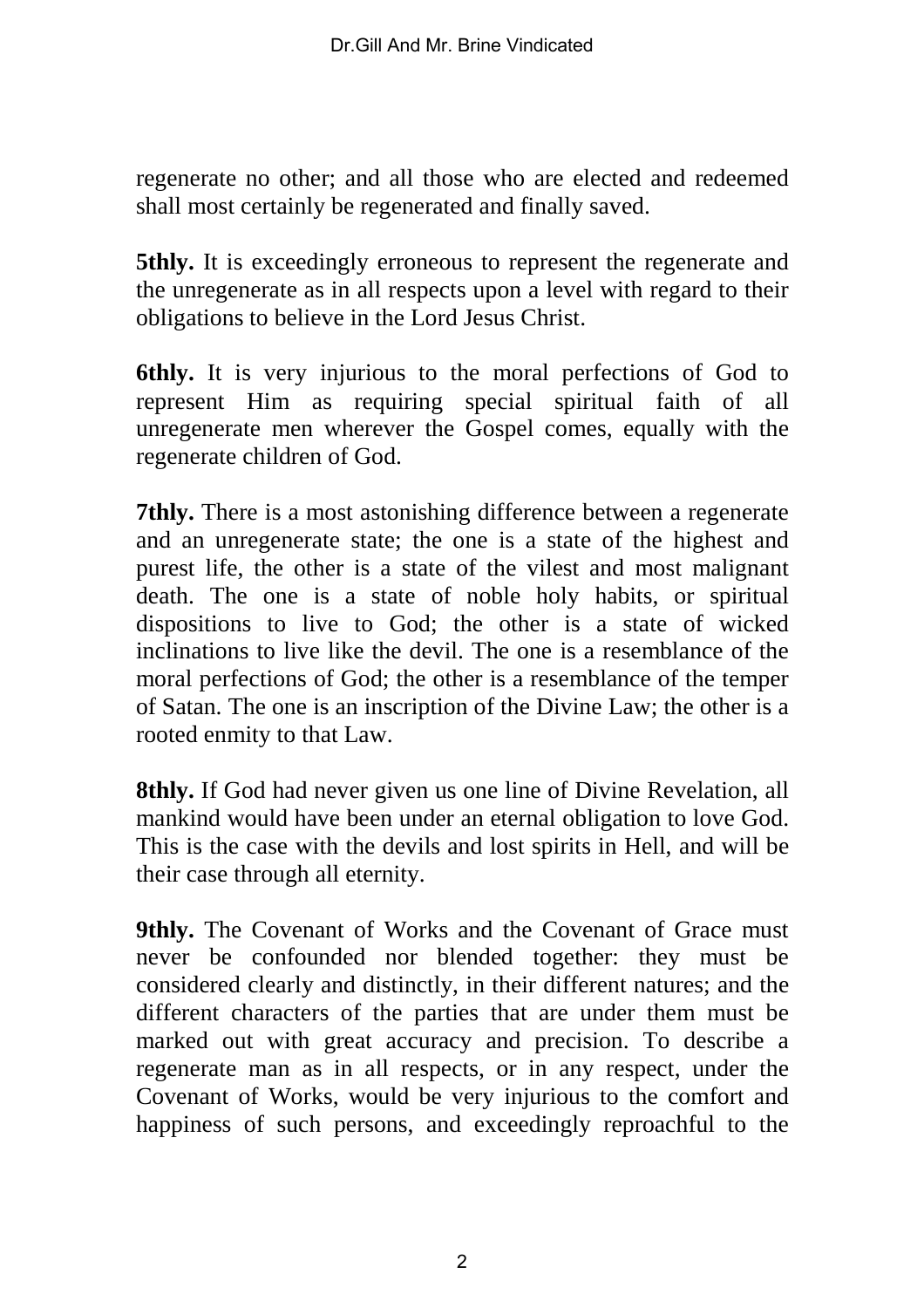gracious nature of God. On the other hand, to represent all the unregenerate, wherever the Gospel comes, as in all respects under the Covenant of Grace, will be a downright lie, and contrary to every part of the Bible.

**10thly.** To represent God as requiring all the same actions of special spiritual faith in Christ in the unregenerate, as He requires of His own regenerate people, is to represent Him as unmerciful and unjust. Can any man of good, sound common sense suppose, that a man Divinely alive, with Divine habits, impressed with the image of God, having passed under a Divine change, and the seat and subject of a new birth; I say, that this man is not to be supposed as under any more obligations to spiritual acts of faith in Christ, than the man under the Covenant of Works, dead in sin, and exposed to the curse of God?

I have already observed, that to represent it to be the duty of every man, wherever the Gospel comes, to believe immediately in the Lord Jesus Christ, with a special, spiritual, vital faith, is an error that injures all the moral perfections of God.

I have also observed before, that the life of a regenerate man is a life superior to that which Adam had in innocence; it is a holy habit, flowing out of the holiness of Christ, superior to the holiness of Adam: it is an image of God, superior to the image of God upon Adam's heart: it is an inscription of the Divine Law, which when finished will be superior in extent, perfection, and glory, to that Law which was written upon Adam in innocence: it has grace in it, and glory annexed to it; which Adam never had, nor had a right to have: it is superior to all he had in fact, or in right. Now to represent the wise and good God as requiring in every unconverted man acts of life superior to the life in Adam; habits of holiness superior to the holiness of Adam; obedience to the Law superior to the obedience of Adam; the exertion of a brighter resemblance to God than that which Adam possessed in Paradise, is a notion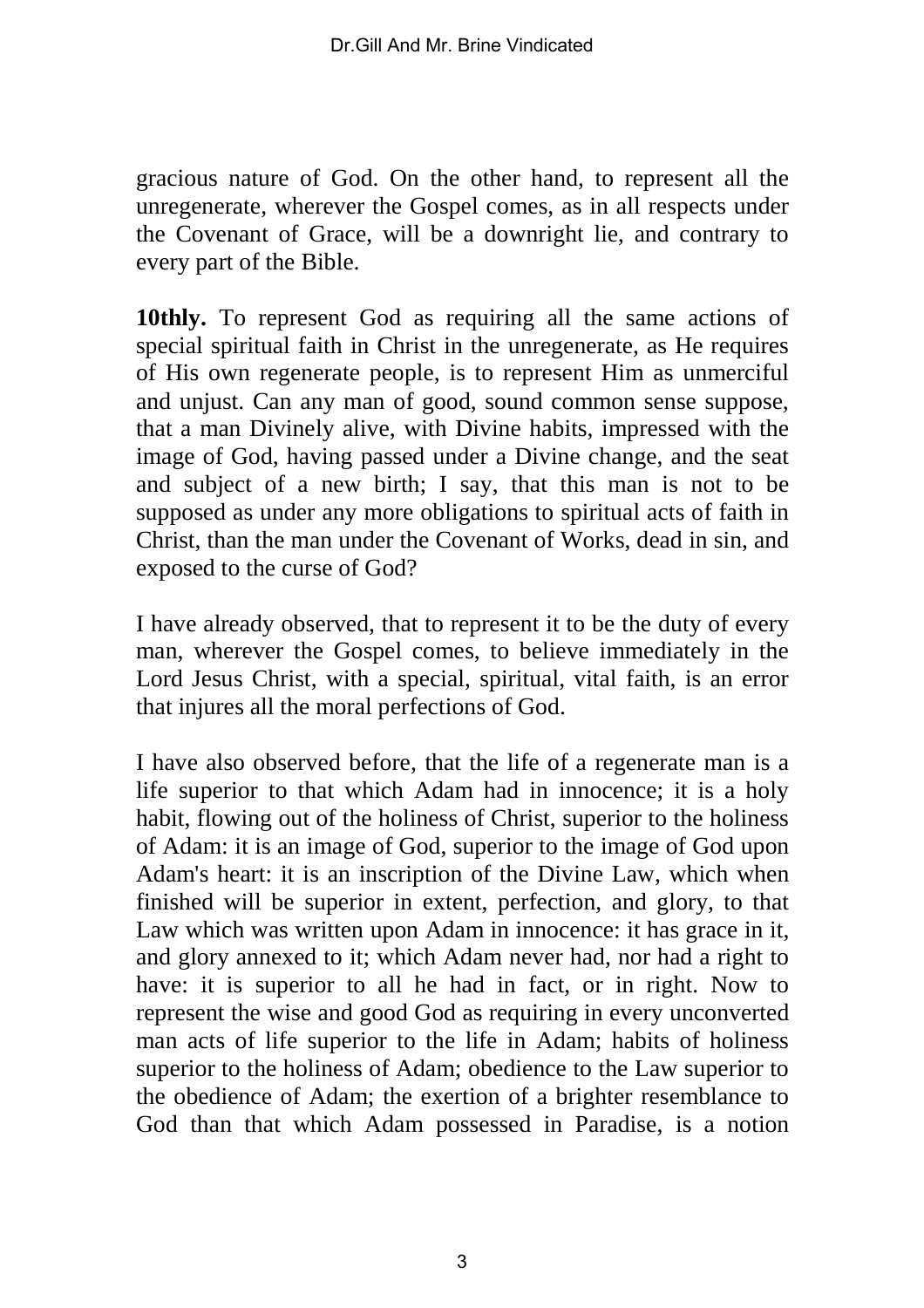contrary to reason and common sense, and bears hard upon the wisdom and benevolence of the Deity.

This erroneous notion answers no good end to the unregenerate; puts no life into a dead man; it creates no habits of holiness in a sinners heart; but it has rather a tendency to puff him up with pride, and give him a vain notion of his ability to believe, which he never had, and never will have, until he is made a regenerate man.

Mr. Brine was one of the holiest men I ever knew in my life; he was a most upright searcher after truth, and as cautious of being deceived as any man in the world. Dr. Gill was a man of great natural powers, of immense erudition; but his piety and honesty in the inquiry after truth were superior to the natural powers of his mind or his accomplishments in learning. He has given us his undisguised sentiments in his *Sermon on 2 Chronicles 20:20*, entitled, "Faith in God and His Word the Prosperity and Establishment of His People." These are his own words which follow: "True faith in Christ comes from another quarter than from the Covenant of Works, and flows in another channel; it is a blessing of the Covenant of Grace; of that Covenant which is ordered in all things and sure, for the glory of God, Father, Son, and Spirit, and for the good of the Covenant ones; it provides all blessings of grace for them, for time and eternity, and among the rest, faith in Christ Jesus. This lays open and exposes a mistaken and false notion of some, who assert that faith and repentance are conditions of the Covenant of Grace, when they are the blessings of it, included in that promise, *'a new heart also will I give unto you, and a new spirit will I put within you; and I will take away the stoney heart out of your flesh, and I will give you an heart of flesh:'* and these are gifts without repentance, which God never revokes, or takes back, or suffers to be of no effect. Faith in Christ is the fruit of electing grace, and is as sure as salvation itself; the one is in the decree of the means, the other in the decree of the end; that decree of election which secures the end, *salvation,* secures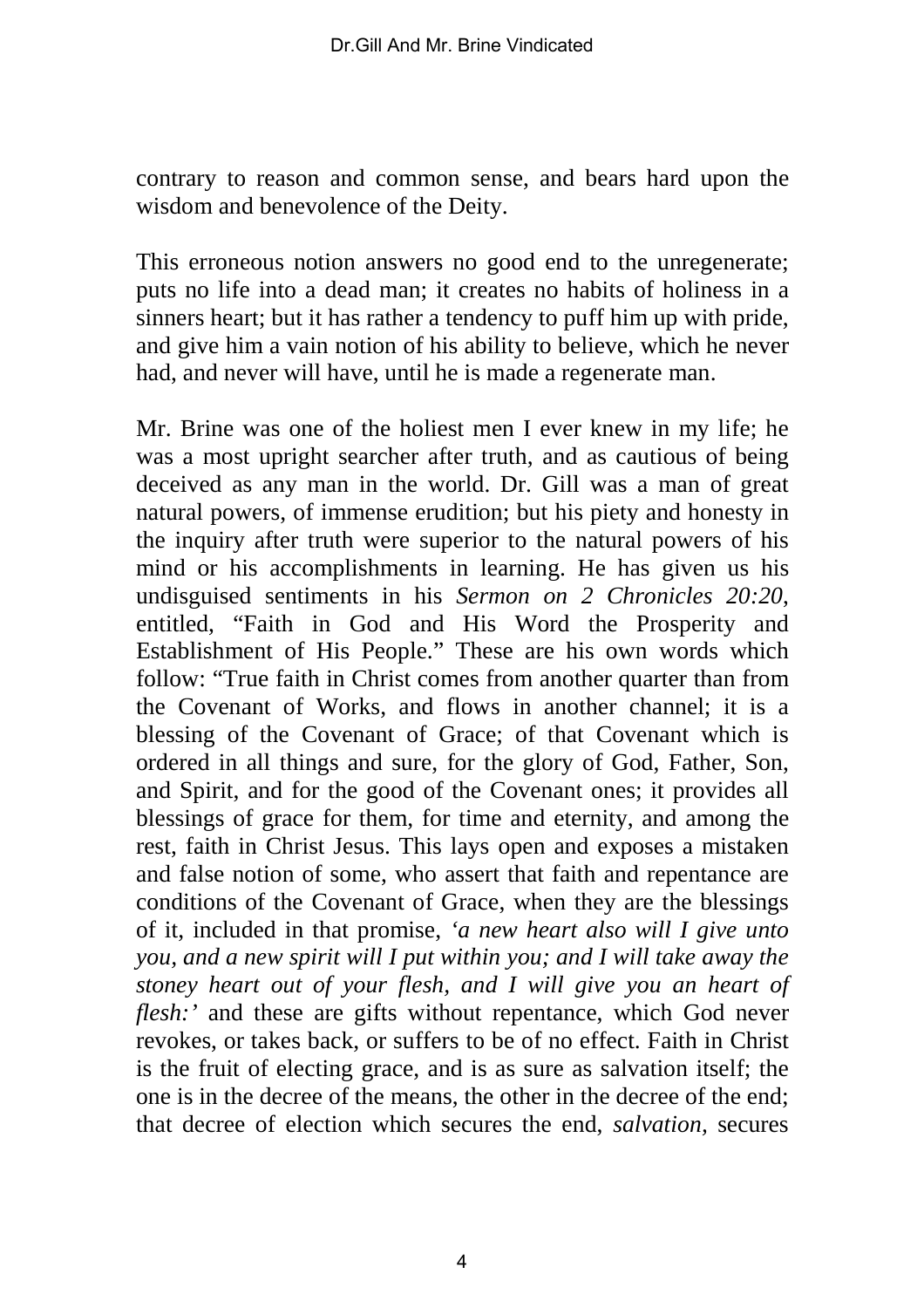also the means, *sanctification of the Spirit,* and *belief of the truth;* or faith in Christ, who is the Truth: so it has been in all ages, now is, and ever shall be, *'that as many as were ordained to eternal life believed.'* Hence true faith is called the faith of God's Elect; it being certain, proper, and peculiar to them: and that is the true reason why one believes, and another does not; as our Lord says of some, *'Ye believe not, because ye are not of my sheep;'* the sheep which the Father gave unto me in election, and in the Covenant of Grace: let any man rise up and give a better reason if he can, than this that Christ has given, why one believes in Him, and another does not. Believing in Him is the pure gift of God, of His rich, sovereign, and distinguishing grace; He gives it to one, and denies it to another as He pleases: He *hides* the things of Christ and of the Gospel from the *wise and prudent,* and does not vouchsafe unto them faith in them; and *reveals* them unto *babes,* and gives them faith in His Son; and no other reason can be given for it than His Sovereign pleasure: *'Even so, Father,* says Christ, *for so it seemeth good in Thy sight.'"*

### **[Again in]** *Gill's Sermon on 2 Chronicles 20* **[he said:]**

"As is the revelation which is made to men, such is the faith which is required of them. If there is no revelation made unto them, no faith is required of them; and unbelief, or want of faith in Christ, will not be their damning sin, as is the case of the heathens; *'for how shall they believe in Him of whom they have not heard? And how shall they hear without a preacher?'* No; they will be condemned not for their want of faith in Christ, or His Gospel, which they never heard of, but for their sins committed against the law and light of nature, *'As many as have sinned without Law shall perish without Law':* if a revelation is made, this is either external or internal; if only an external revelation is made, the faith required is an assent unto it, and a reception of it; and such who do not attend to the evidence it brings with it, or reject and despise it, shall be damned: but if besides the external revelation, an internal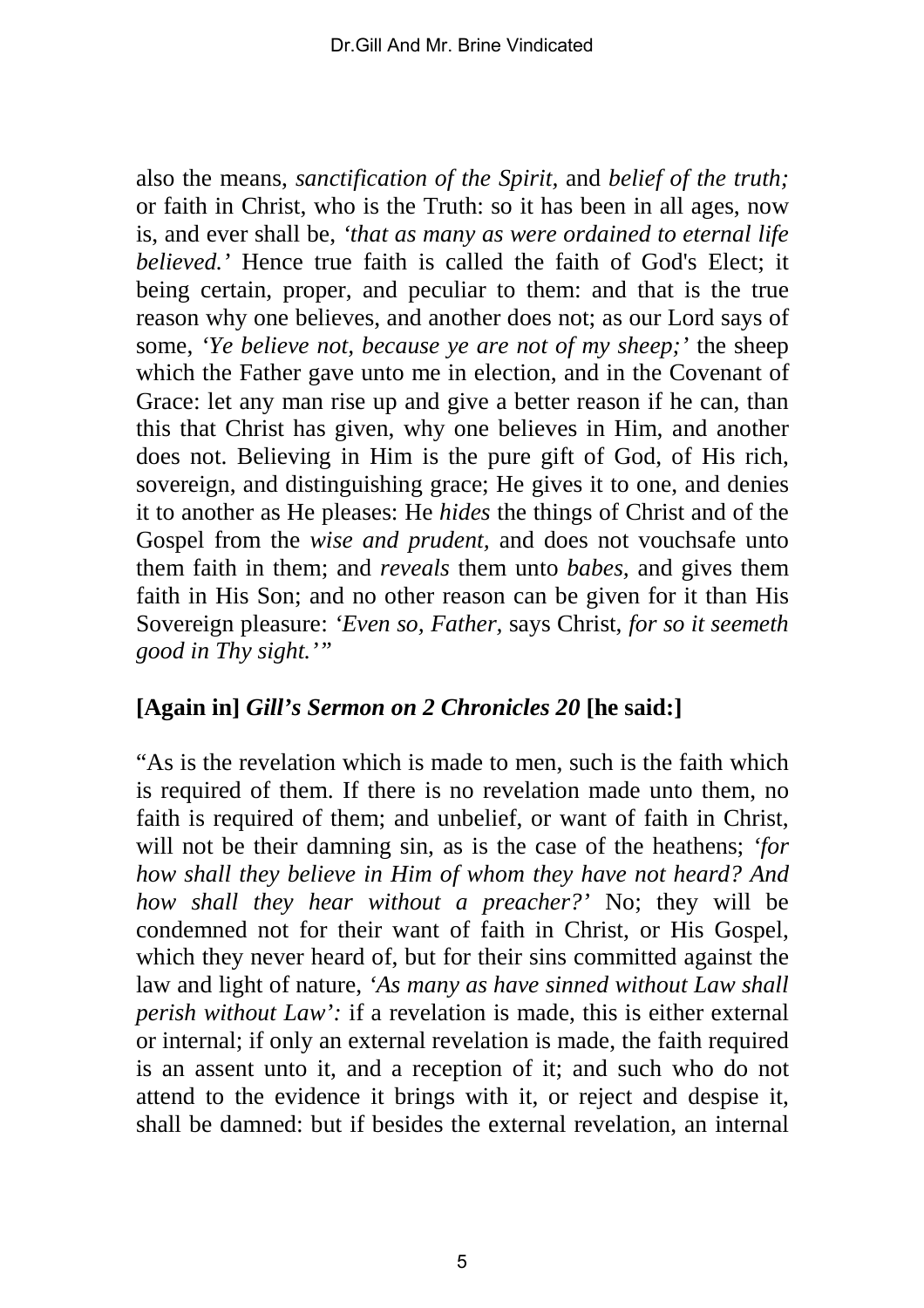revelation is made by the Spirit of Wisdom, in the knowledge of Christ; or if God by His Word calls men effectually by His Grace, and reveals His Son in them, as well as to them; this kind of revelation comes with such power and influence upon the mind, as *certainly* to produce a true and living faith in the soul, which *infallibly* issues in eternal life and happiness; and of such persons, and of such only, acts of special faith in Christ are required".

## **[Once more in]** *Gill's Sermon on 2 Chronicle 20* **[he said:]**

"The whole of Divine Revelation is to be believed, which God has made by His Prophets, whether of the Old or of the New Testament; and which is all comprehended in these words our Lord began His ministry with, *'Believe the Gospel.'* Not to believe this, is the damning sin of unbelief, same as spoken of in the New Testament: this was the sin of the Jews, and in which the greater part died, that they believed not that Jesus was the Messiah, and other important truths concerning Him, though they came with such full evidence; this is the sin of all to whom the external revelation of the Gospel comes, and they believe it not; this is the sin of the Deists of the present age, of all deniers, rejecters, and despisers of the Gospel; who either neglect to examine the evidence of it, or, notwithstanding the evidence of it, reject and contemn it.

This sort of unbelief, and not want of special faith in Christ, is the cause of men's damnation. No man will be lost or damned because he has not this faith; to say that God will damn any man because he has not this special faith in Christ, is to represent Him as the most cruel of all beings, as the Arminians say we make Him to be; to damn a man for that which is solely in His own power to give; for no man can believe in Christ with this sort of faith, unless it be given him of His Father; and which yet he determines not to give unto him, as unto all the non-elect; and which man never had in his power to have or exercise, no, not in the state of innocence. Can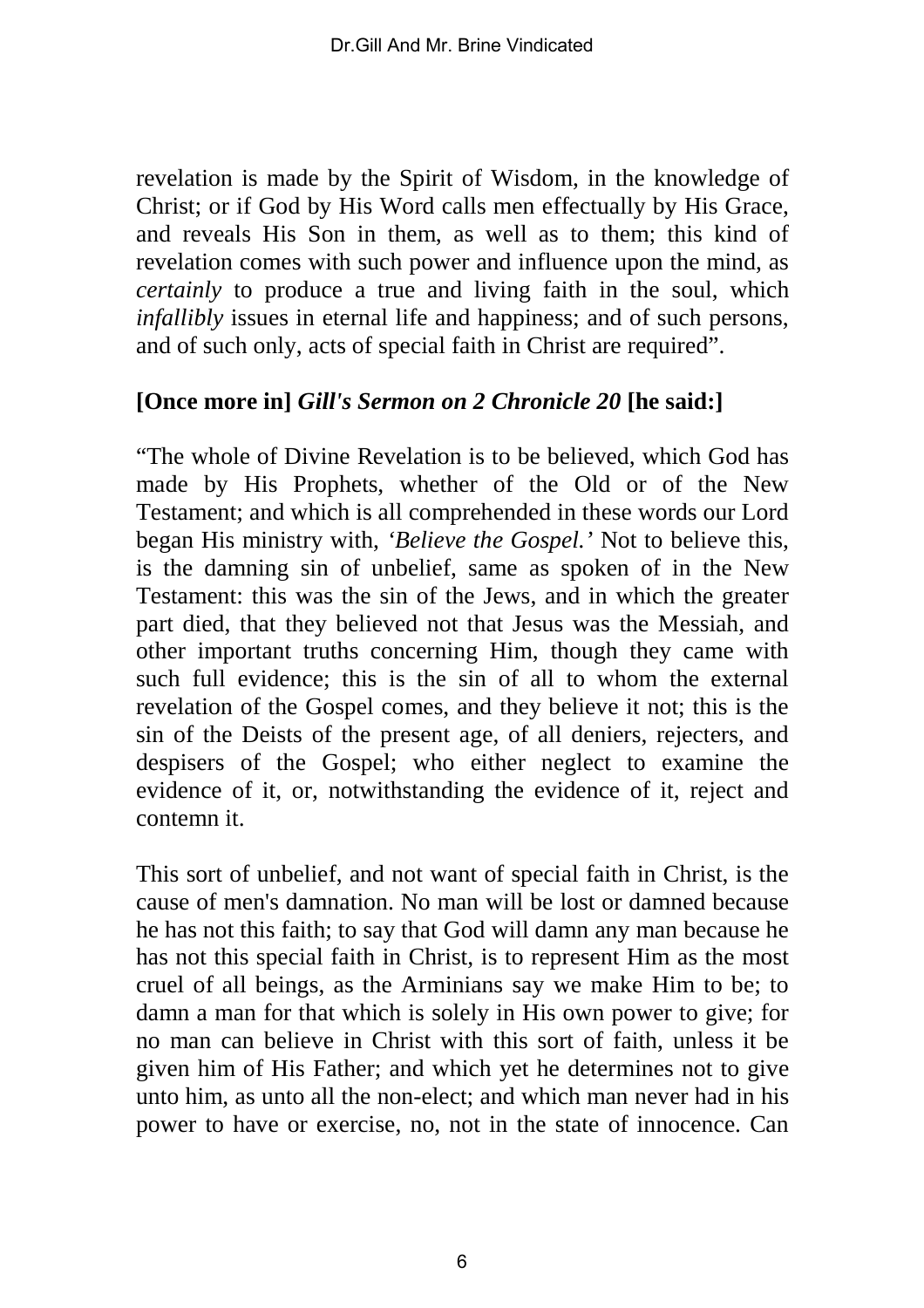any man believe that God will ever damn a man on such an account as this? This is just such good sense as if it should be said, that a malefactor dies in Tyburn for want of receiving the king's pardon he did not think fit to give him; it is true, if the king had given him his pardon, and he had received it, it would have saved him from dying; but then it is not the want of the king's pardon, or of his receiving it, that is the cause of his condemnation and death, but the crimes he was charged with and convicted of in open court. So, if it please God to give men special faith in Christ, for the remission of their sins, they will certainly be saved; but then it is not the want of this faith in the blood of Christ, for the pardon of sins, that is the cause of any man's condemnation and death, but the transgressions of the Law of God, and the contempt of His Gospel they have been guilty of."

All our Calvinistic ministers of every denomination, instead of contending with each other concerning the nonessentials of religions, should unite against their common enemy, the Socinians. Here is scope enough for our most jealous exertions. It is our highest dignity and duty to state, defend, and improve the great doctrines of the Divinity of Christ; the necessity, reality, and perfection of His Satisfaction to the Justice of God for the sins of the elect; the doctrine of Justification by Christ's imputed righteousness; adoption into God's family; Christ in the heart, or vital union with His Person; the Godhead, personality and operations of the blessed Spirit; the necessity and excellence of regeneration and vital holiness; with final perseverance in grace. These are the objects to which we should bend all our attention, and concerning which we should exert all our zeal. Here is work enough for our whole lives, without spending our time in contending with each other.

I ought to be exceeding cautious how I censure wiser and better men than myself. I ought never to assert that a wise and judicious man is mistaken in any point of religion, unless I have proved him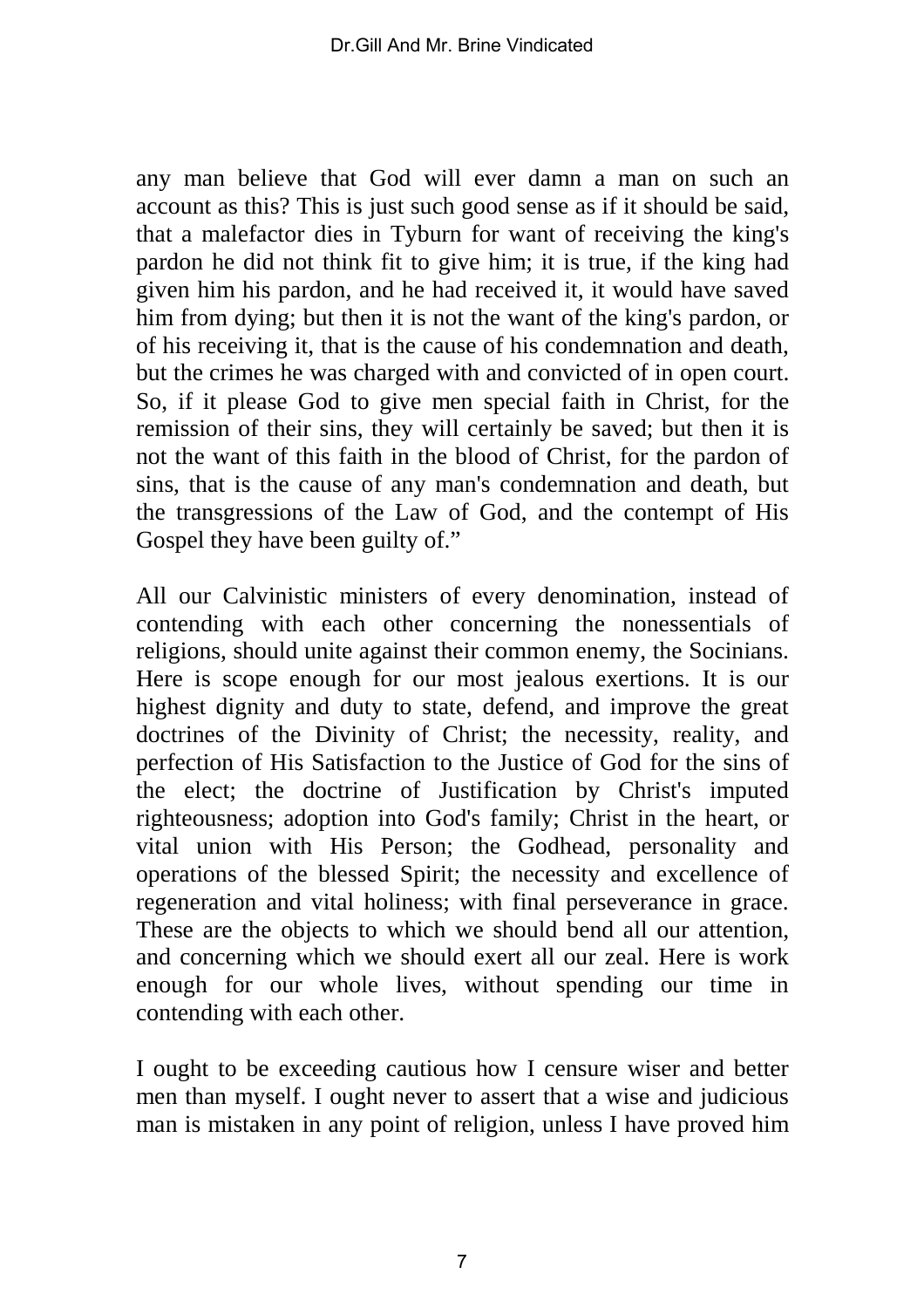to be so; and even that should be done in a modest and respectful manner. Mr. Brine's excellent pamphlet, entitled, *"Motives to Love and Unity Amongst Calvinists Who Differ in Some Points,"* is a pattern to all old and young authors, to show them how to treat their friends with decency and good manners: there is not one word of bitterness and scorn to any person that differs from him; and I must leave it as my testimony to his character, that he was one of the wisest and holiest men of the Baptist denomination I ever knew.

I do suppose some good men among the Calvinist ministers may have opposed this true and judicious determination, under an apprehension that this idea would lead to doctrinal and practical Antinomianism. It is certain, that not a line of this tendency can be found in any of the writings of these great and good men. If there are any persons of weak heads and bad hearts, who have drawn such pernicious consequences from so sublime and beautiful principle, let them bear their own blame, and their own burden. There were such wrong-headed and bad men in the time of the Apostle Paul, who drew the worst of inferences from the glorious doctrine of justification by Christ's imputed righteousness, and who said, 'Let us continue in sin that grace may abound' and 'Let us do evil that good may come.' The Apostle rejects such men with infinite contempt and disdain, and declares their damnation is just. Dr. Gill and Mr. Brine did the same. They hated all sin, and loved universal holiness. They knew how to exhort the regenerate and the unregenerate. They never confounded characters, nor blended the Covenant of Works with the Covenant of Grace. They represented unregenerate men as every moment dependent upon God in their existence, powers of reason, springs of action, and capacities of rational enjoyment. They represented the whole world of mankind as supported by the immediate agency of our Lord Jesus Christ. They considered, that wherever God was pleased to send His Divine Revelation, He always clothed it with such evidences as fully proved that the Bible is not the invention of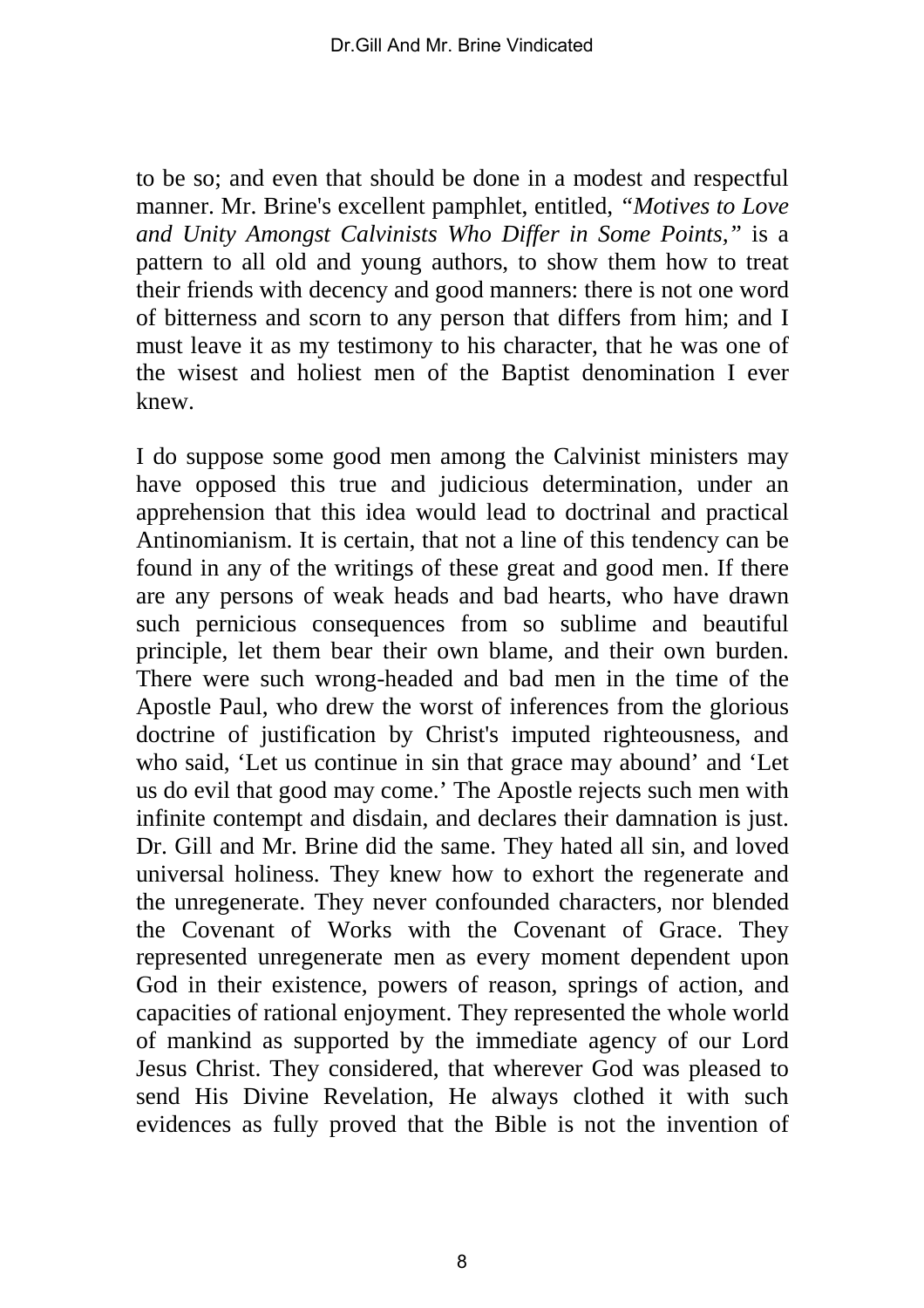good men or bad men, of angels or devils, but must be from God. The miracles wrought were the broad seal of Omnipotence. The prophecies have been fulfilled in a thousand instances, and are now fulfilling in the world, and will be fulfilling every moment to the end of time. The goodness of the doctrine, or its wonderful tendency to advance the glory of God, and salvation and happiness of men, is every way as bright as seven suns united in one. The holiness of the penmen has no parallel in the Pagan world; it has no parallel in the Christian world: they stand superior and alone, unrivaled by all mankind.

These evidences dart upon the mental eye, and appeal to the common sense of all men wherever the Gospel comes. Here is work enough for unconverted men, without urging them to acts of life above the life of Adam -- above the life of angels: such is special spiritual faith in our Lord Jesus Christ.

Instead of irritating Calvinists against each other, I would wish them to come into a stronger bond of brotherly love and unity of faith with respect to the eternal Person, the supreme Divinity of the Lord Jesus Christ. We believe Him to be Jehovah our righteousness. He is God over all, blessed for evermore. He is our Lord and our God. We glory in His cross; and God forbid that we should glory in anything else. His death is the Satisfaction to Divine Justice for our sins: His righteousness, placed to our account and credit, is the groundwork and matter of our justification before the burning tribunal of God: His Person is the Principle of our life: His temper is the pattern of our actions: His glory is the end of our existence; and with Him we shall live for ever and ever.

**P. S**. I know not one of all Mr. Brine's writings but what bears the marks of a mind uncommonly strong and penetrating: but his *Treatise On Various Subjects,* 8 vo, first published in 1750, may be justly styled a spiritual Body of DIVINITY. There is such a vein of